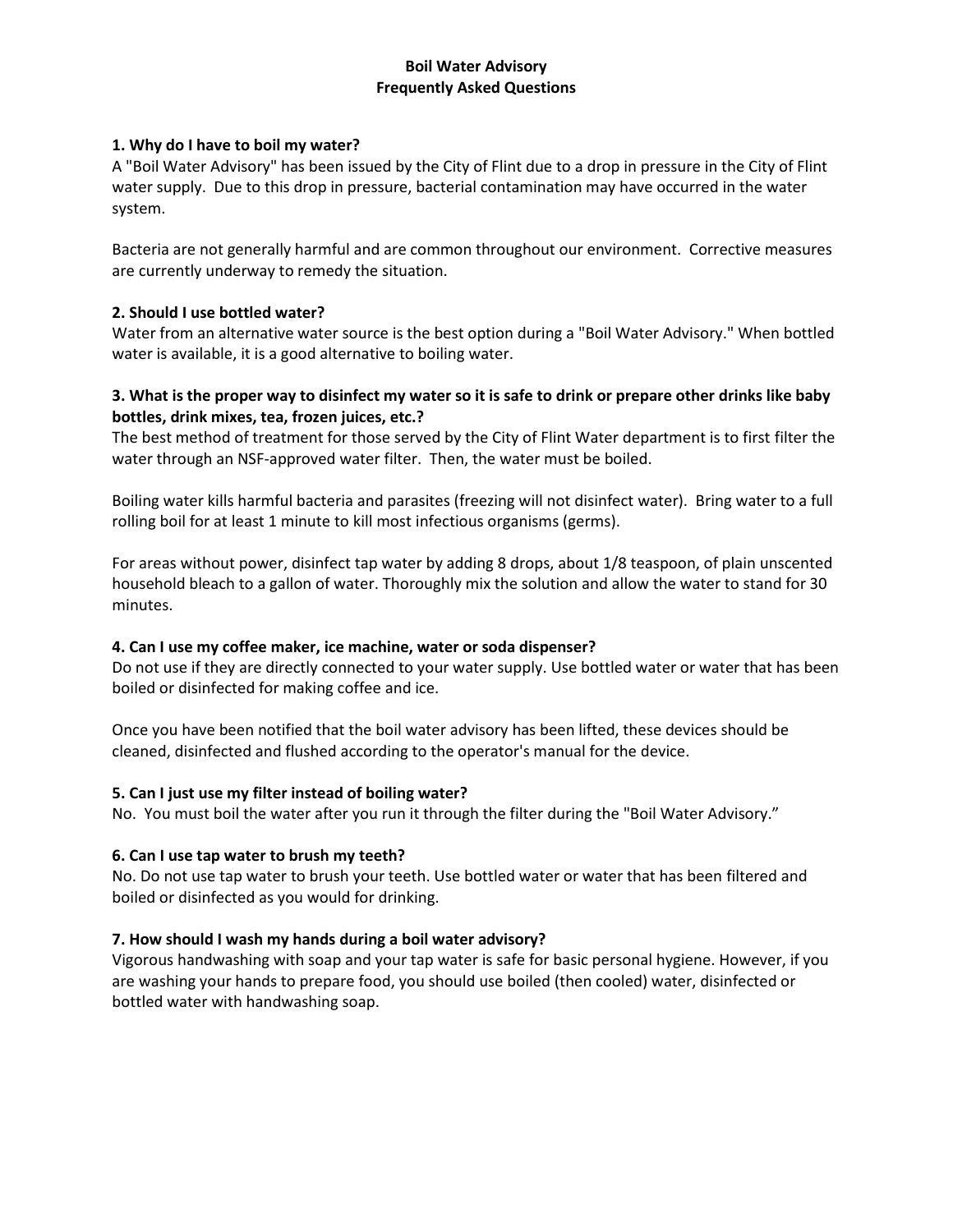# **Boil Water Advisory Frequently Asked Questions**

## **8. Is potentially contaminated water safe for washing dishes or clothes?**

Yes, if you thoroughly rinse hand washed dishes for a minute in a bleach solution (1 tablespoon bleach per gallon of filtered water). Allow dishes to completely air dry. Most household dishwashers don't reach the proper temperature to sanitize dishes. It is safe to wash clothes in tap water.

## **9. Is potentially contaminated water safe for bathing and shaving?**

The water may be used for showering, baths, shaving and washing, if absolutely necessary, but don't swallow water or allow it to get in your eyes, nose or mouth. Children and disabled individuals should have their bath supervised to make sure water is not ingested. Minimize bathing time. Though the risk of illness is minimal, individuals who have recent surgical wounds, have compromised immune systems, or have a chronic illness may want to consider using bottled or boiled water for cleansing until the advisory is lifted.

## **10. How should I wash fruit, vegetables, and food preparation surfaces or make ice?**

Wash fruit and vegetables with filtered and boiled (then cooled water) or bottled water or water sanitized with 8 drops (about 1/8 teaspoon) of unscented household bleach per gallon of filtered water. Also, use filtered and boiled water to wash surfaces where food is prepared. Ice should be made with filtered and boiled water, bottled water or disinfected water.

## **11. What do I do with food and drink prepared during the advisory?**

Throw away uncooked food, beverages or ice cubes if made or prepared using tap water during the day of the advisory.

## **12. How does a "Boil Water Advisory" affect feeding my infant?**

Mothers who are breastfeeding should continue to breastfeed their babies. Wash and sterilize all baby bottles and nipples before each use. If this is not possible, then single-serve, ready to feed bottles of formula must be used with a sterilized nipple. Always filter and boil water before mixing concentrated liquid or powdered formula. If unable to boil filtered water, water may be disinfected as described for drinking.

# **13. What if I have already consumed potentially contaminated water?**

Even if someone has consumed potentially contaminated water before they were aware of the boil water advisory, the likelihood of becoming ill is low. Anyone experiencing symptoms such as diarrhea, nausea, vomiting, abdominal cramps, with or without fever, should contact their healthcare provider. Symptoms associated with waterborne illness are also associated with foodborne illness, or even the common cold.

#### **14. What infectious organisms might be present in contaminated water?**

Illnesses from contaminated water occur principally by ingesting water. The major organisms that produce illnesses are protozoa such as Giardia and Cryptosporidium, and bacteria, such as Shigella, E. coli, and viruses. These organisms primarily affect the gastrointestinal system, causing diarrhea, abdominal cramps, nausea, and vomiting with or without fever. Most of these illnesses are not usually serious or life-threatening except in the elderly, the very young or those with compromised immune systems.